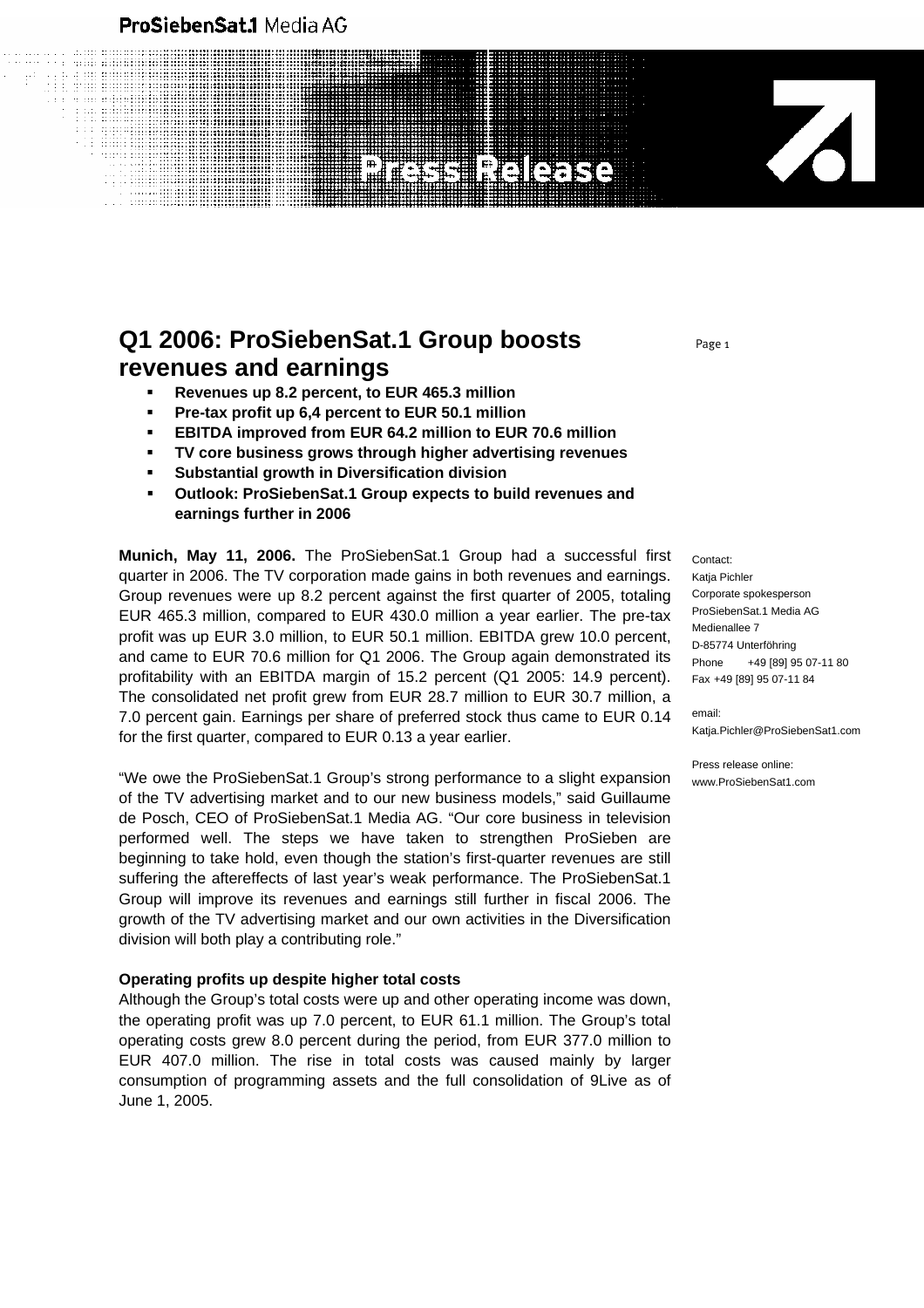#### **Free TV the revenue mainstay Page 2 of 4**

...............................

In Free TV, its main line of business, the Group generated Q1 revenues of EUR 425.1 million in 2006, compared to EUR 412.5 million for the same period last year. This represents a gain of 3.1 percent. Higher advertising revenues provided the main impetus for growth in this segment. The external revenues grew 2.7 percent, to EUR 414.0 million. The operating profit was down EUR 3.7 million for the quarter, to EUR 49.5 million. Most of this 7.0 percent decline resulted from higher programming costs. EBITDA was EUR 56.1 million, compared to EUR 59.4 million for the equivalent period last year.

Sat.1 revenues grew 3.9 percent, to EUR 194.1 million, against 186.9 million for Q1 2005. EBITDA grew 57.7 percent, to EUR 33.6 million. Pre-tax income improved 68.2 percent to EUR 32.8 million, compared to EUR 19.5 million a year earlier.

Revenues at ProSieben were down from EUR 192.4 million to EUR 156.1 million. One main reason was internal programming sales, which came to EUR 6.9 million, EUR 27.4 million less than the figure for the equivalent period. Another reason for the decrease was the repercussions of last year's weaker ratings. Pre-tax income was EUR 7.4 million, compared to EUR 25.9 million. This figure mainly reflects larger expenditures for programming to boost the station's performance. EBITDA was down EUR 18.4 million for the quarter, to EUR 6.9 million.

Revenues at kabel eins were up EUR 6.7 million, or 13.6 percent, to EUR 55.8 million. EBITDA, at EUR 11.4 million, and pre-tax income, at EUR 11.5 million, were both up more than 30 percent against the equivalent quarter last year.

Revenues at N24 came to EUR 20.3 million, following EUR 19.9 million for the same period last year. Higher programming costs pulled EBITDA down EUR 0.7 million against Q1 2005, to EUR 2.0 million. Pre-tax income was EUR 1.9 million, EUR 0.6 million less than a year earlier.

Sat.1, ProSieben, kabel eins and N24 earned a combined audience share of 30.1 percent in Q1 2006, a gain of 0.1 percentage point (Q1 2005: 30.0 percent). In other words, despite intense competition from the Winter Olympics on public television in February, the Group's stations built even further on their already large combined share of the key demographic between the ages of 14 and 49.

 $\mathbf{Z}$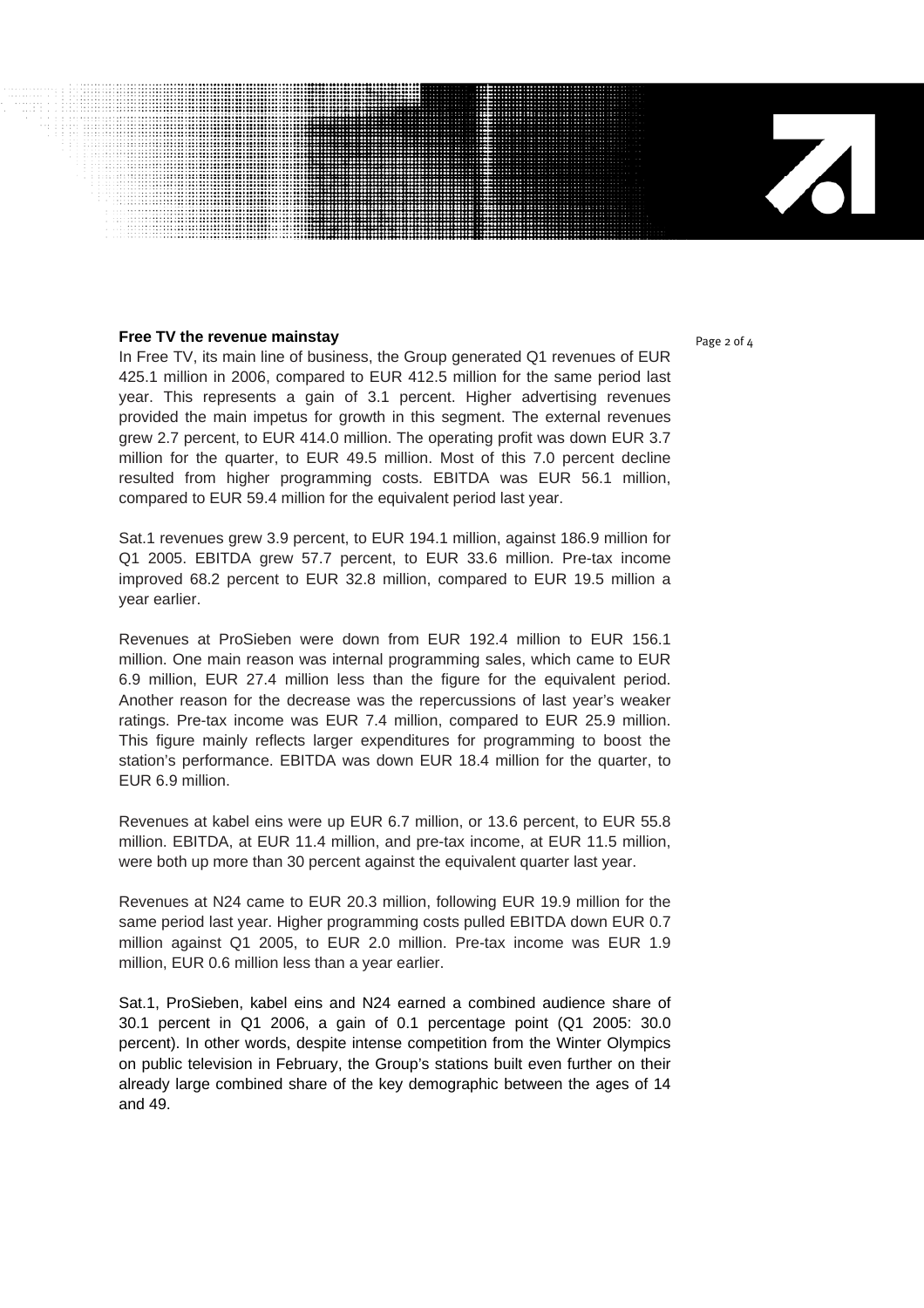#### **Diversification a growth field**  Page 3 of 4

................................

By expanding activities in the Diversification division and acquiring 9Live, the Group has been able to diversify its new sources of income and thus reduce its dependency on the advertising market.

Quiz station 9Live is the engine that drives the growth of the Transaction TV segment. Most of its revenues come from telephone calls. The ProSiebenSat.1 Group has fully consolidated 9Live since June 1, 2005. In Q1 2006 the Transaction TV segment generated revenues of EUR 26.2 million and an EBITDA of EUR 8.8 million. The external revenues were EUR 25.8 million.

The Other Diversification segment generated an increase of 11.3 percent in revenues for the first three months of the year, for a total of EUR 30.5 million. The external revenues for the first quarter of 2006 were EUR 25.5 million, after EUR 26.9 million in the prior-year period. This is a moderate reduction, most of which resulted from a reallocation of revenues from the Other Diversification segment to the Transaction TV segment. EBITDA gained 25.5 percent, to EUR 5.9 million. The operating profit grew 34.2 percent, from EUR 3.8 million for Q1 last year to EUR 5.1 million. The established multimedia operations of SevenOne Intermedia played a major role in this earnings growth.

#### **Outlook**

On the basis of its satisfactory performance in the first three months, the ProSiebenSat.1 Group has reconfirmed its projection that both revenues and profits will make further gains during the year. The Group continues to assume that the TV advertising market will close out 2006 with net growth of about 2 percent. This market growth will have a positive impact on the Group's revenue and earnings. The further expansion of the Diversification division's activities will also contribute, as will the consolidation of 9Live for the full year. Organic growth in the Diversification division will be strengthened by new activities. The ProSiebenSat.1 Group will be offering Pay TV for the first time, with two new digital channels. The two channels – Sat.1 Comedy and kabel eins classics – will make their debut on June 1 on the Kabel Deutschland (Kabel Digital Home) and Unity Media (Tividi) cable networks. A second innovation, distribution of programming via DSL, is expected to tap further sources of revenue. The ProSiebenSat.1 Group and United Internet AG will launch the Maxdome video on demand portal in the third quarter of 2006.

 $\mathbf{Z}$